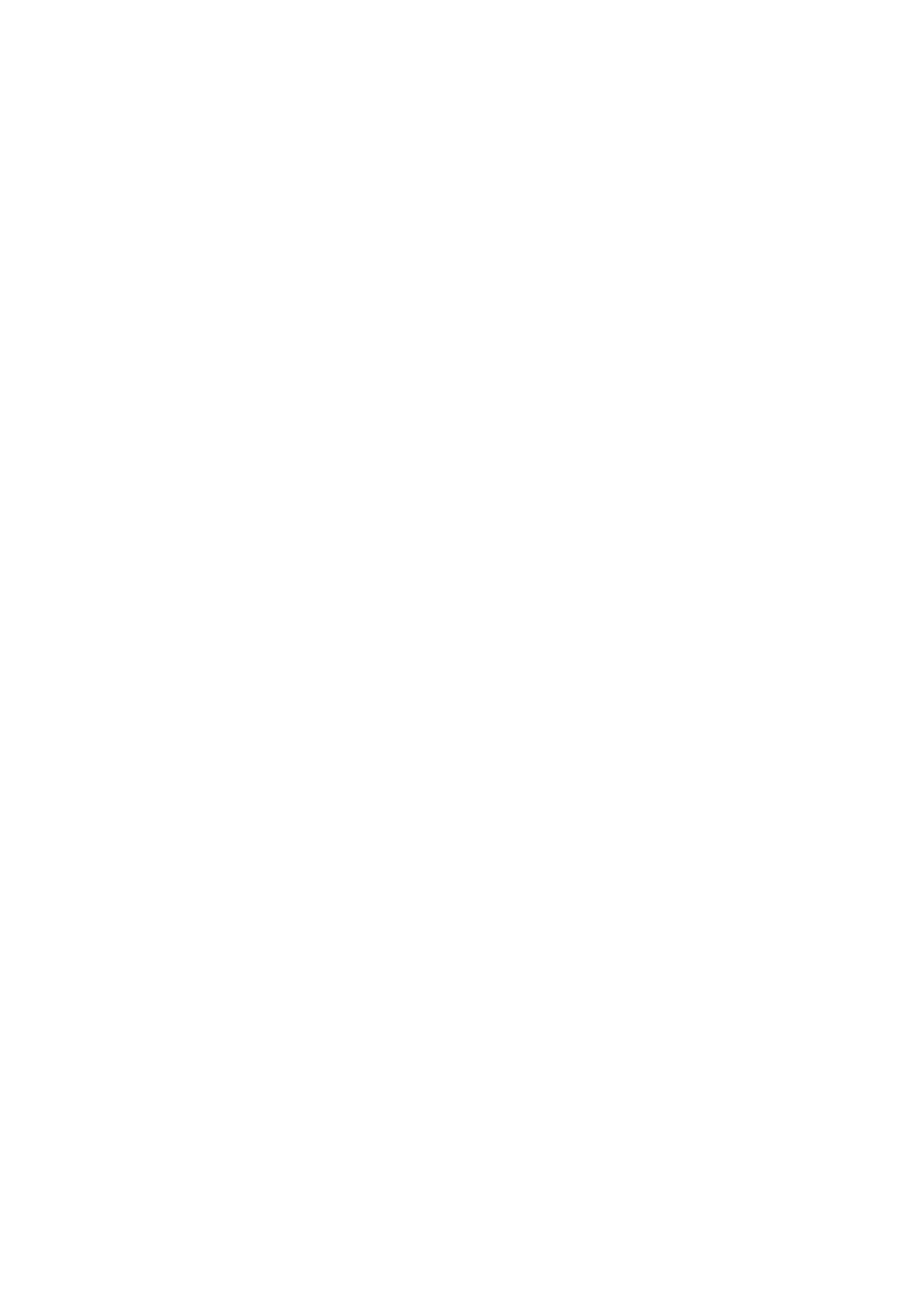# **1 PAGE 11, REGULATION 1 –**

(a) for the definition "administrative costs" substitute the following definition –

> " 'administrative costs in respect of the bank in default' means, in relation to the Board, its costs incurred in the administration of the scheme in relation to a bank in default:"

(b) after the definition "administrator" insert the following definition –

" 'annual levy' means the levy that a bank is required to pay under Regulation 25A;"

(c) after the definition "administrator" insert the following definition –

" 'Appointments Commission' means the Commission established under Article 17 of the Employment of States of Jersey Employees (Jersey) Law 2005;"

(d) after the definition "function" insert the following definition –

" 'general administrative costs' means, in relation to the Board –

- (a) all costs incurred by the Board in the discharge of its functions under these Regulations, apart from its administrative costs in respect of a bank in default; and
- (b) the remuneration and expenses of the Board;"
- (e) after the definition "relevant date" insert the following definitions –

" 'standing fund' means the fund established under Regulation 15A(1);

'standing fund limit' shall be construed in accordance with Regulation  $25A(12)$ ;".

# **2 PAGE 14, REGULATION 7 –**

For Regulation 7 substitute the following Regulation –

# **"7 Date of liability to pay levy**

A liability of a bank to pay a levy in respect of a bank in default arises on the relevant date in respect of the bank in default."

# **3 PAGE 15, REGULATION 8 –**

For paragraph (1) substitute the following paragraphs –

"(1) There is established a Board, called the Jersey Bank Depositors Compensation Board.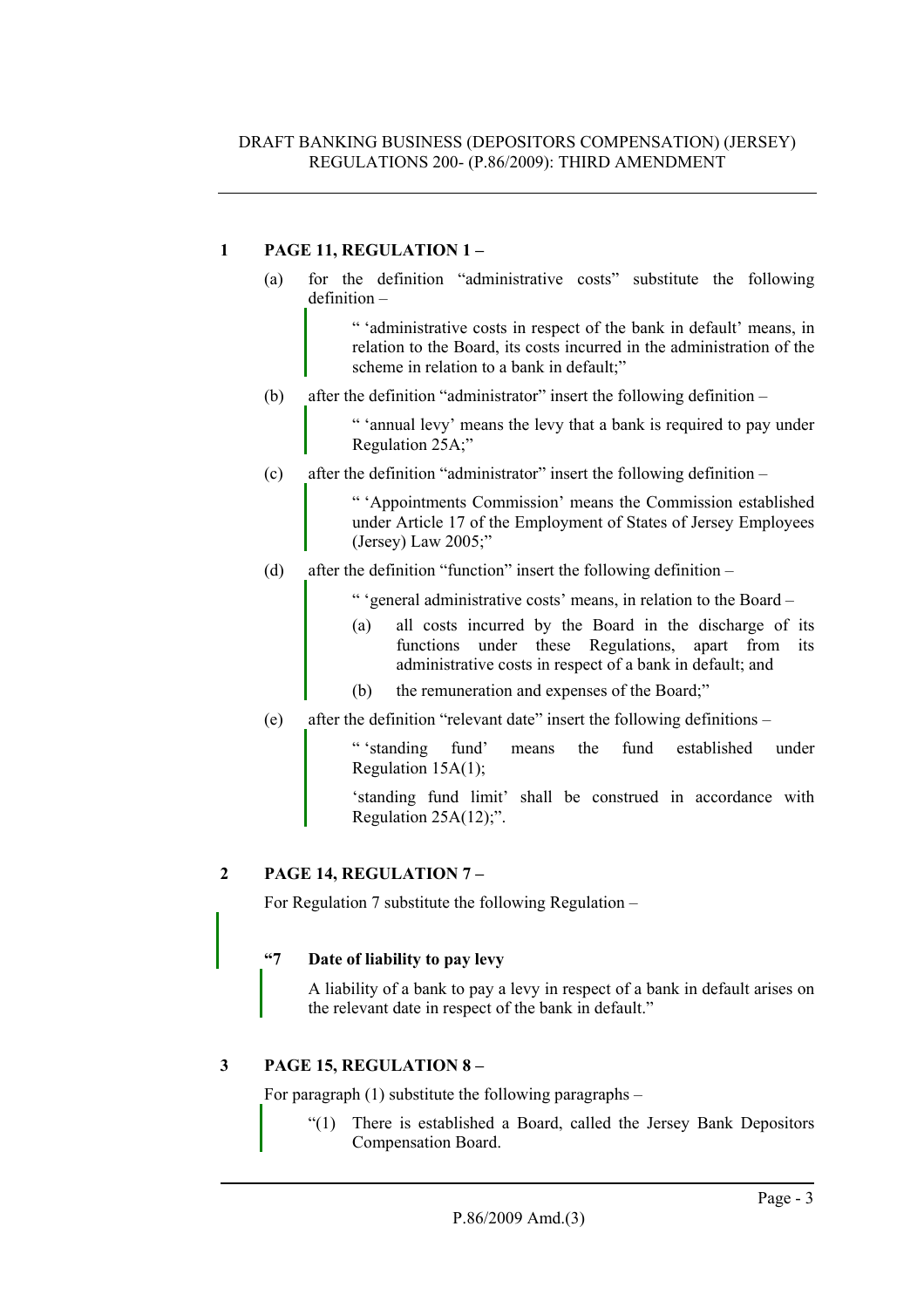- (2) The functions of the Board are
	- (a) to keep eligible depositors and persons who may become eligible depositors informed of the benefits and limitations of the scheme;
	- (b) to advise banks on how the scheme may be promoted;
	- (c) to keep under review international developments in bank depositor compensation and developments in banking business in Jersey;
	- (d) to make recommendations to the Minister in respect of the scheme; and
	- (e) to administer the scheme."

## **4 PAGE 15, REGULATION 10 –**

- (a) for paragraphs (1) to (3) substitute the following paragraphs
	- "(1) The Board must have at least 3 members.
	- (2) The members of the Board shall be appointed by the States on the recommendation of the Minister made after consulting with the Appointments Commission.";
- (b) in paragraph (4) for the words "The Minister may not appoint as a member of the Board a person who is" substitute the words "A person shall not be eligible for appointment as a member of the Board if the person is":
- (c) for paragraphs  $(7)$  and  $(8)$  substitute the following paragraph
	- "(7) The Minister shall discharge the functions of the Board until such time as the first members of the Board are appointed."

# **5 PAGE 16, REGULATION 11 –**

- (a) in paragraph (1)(a) for the words "agreed between the person and the Minister" substitute the words "approved by the States";
- (b) in paragraph (2) for the words "the Minister" substitute the words "the States".

# **6 PAGE 16, REGULATION 12 –**

After paragraph (3) insert the following paragraph –

"(4) The Minister must present to the States a copy of any determination made under paragraph (3)."

# **7 PAGE 17, NEW REGULATION –**

After Regulation 12 insert the following Regulation –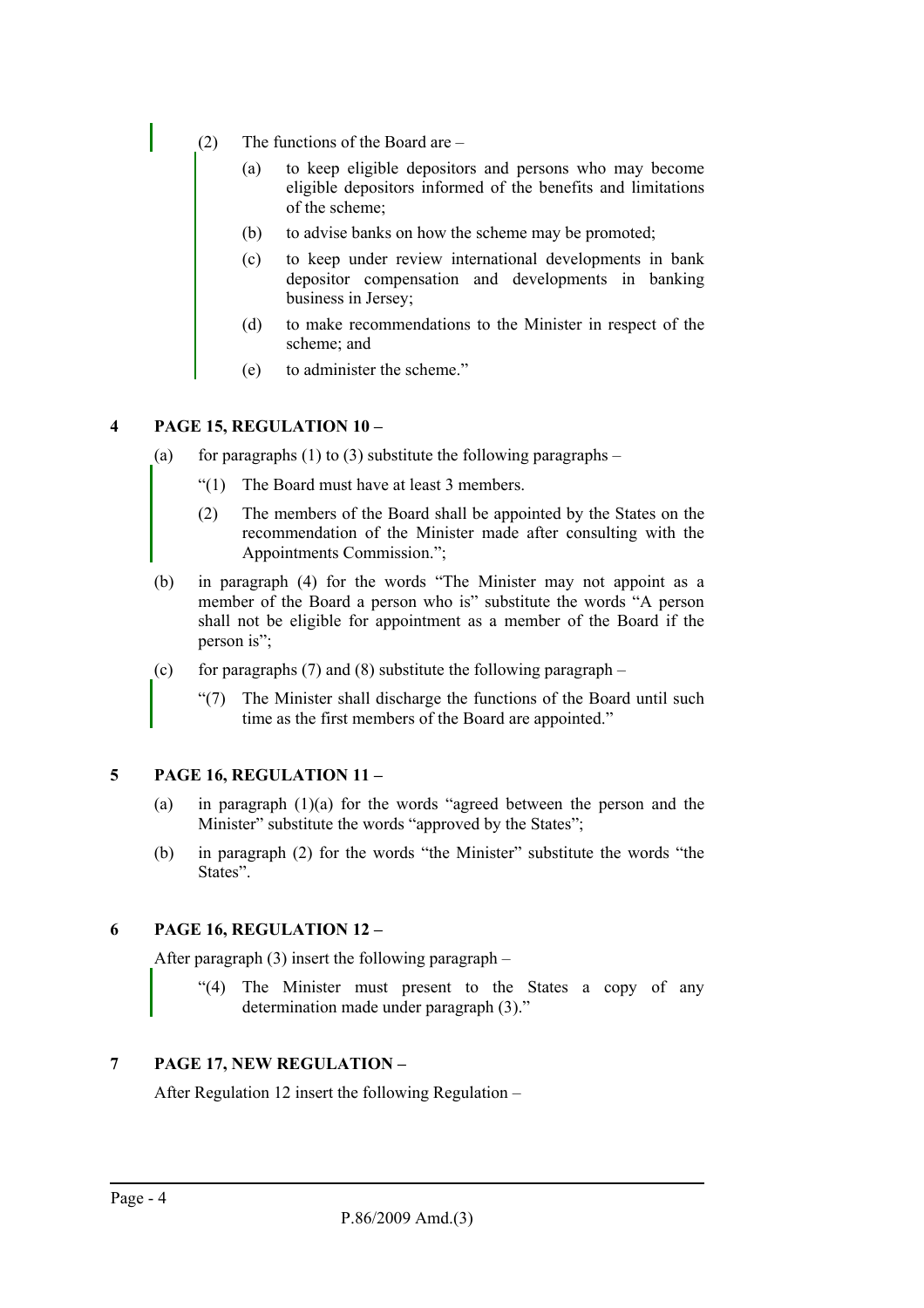## **"12A Annual contribution to general administrative costs**

- (1) The Board shall, for each calendar year, calculate a contribution to be paid by each bank liable to pay a contribution to the Board's general administrative costs for that year.
- (2) The Board shall, for this purpose, estimate its general administrative costs for the year.
- (3) A bank is liable to pay a contribution to the Board's general administrative costs if, on 1st January of the year for which the contribution is to be paid, the bank holds eligible deposits.
- (4) The Board may by notice require each bank liable to pay a contribution to the Board's general administrative costs to provide it, within 15 working days of receipt of the notice, with such information as it may reasonably require to determine the amount of that bank's contribution.
- (5) The Board shall notify a bank of the amount of the contribution it is liable to pay and specify in the notice a date when the contribution becomes payable.
- (6) A bank to which a notice has been sent under paragraph (5) must pay the contribution within 15 working days of the date specified in the notice as the date when the amount of the contribution becomes payable.
- (7) A contribution that has become payable is a debt due to the Board and therefore can be sued for accordingly."

# **8 PAGE 18, REGULATION 15 –**

Delete paragraph (1).

# **9 PAGE 19, NEW REGULATION –**

At the beginning of Part 3 insert the following Regulation –

#### **"15A Board must establish standing fund**

- (1) The Board must establish and maintain a standing fund.
- (2) The Board must pay into the standing fund annual levies received by the Board under Regulation 25A.
- (3) The Board may, in accordance with these Regulations, pay out of the standing fund –
	- (a) amounts into a fund established, under Regulation 18, in respect of a bank in default;
	- (b) its general administrative costs.
- (4) The Board may invest money standing to the credit of the standing fund"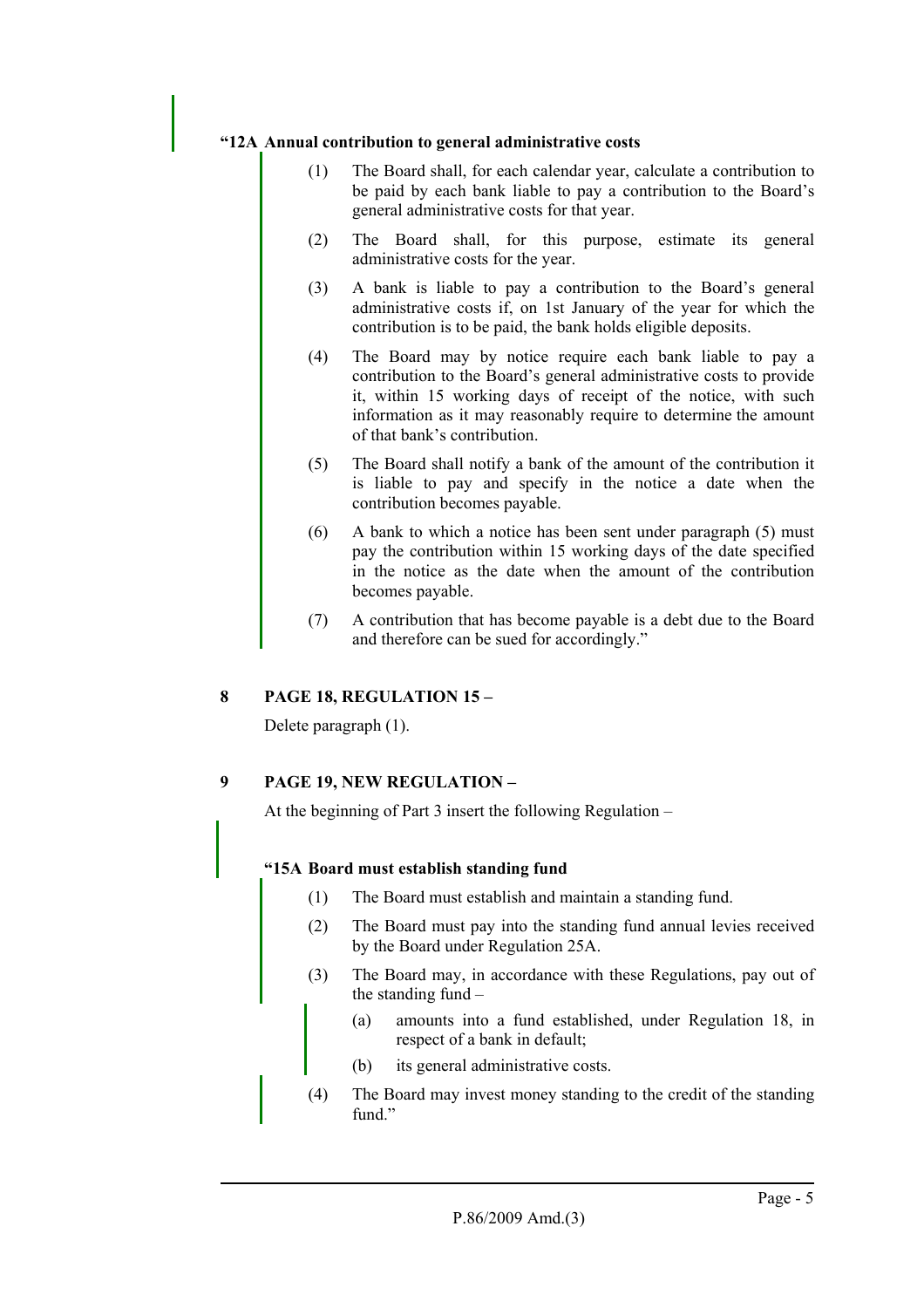#### **10 PAGE 20, REGULATION 18 –**

- (a) at the end of the heading add the words "in respect of a bank in default";
- (b) in paragraph (3)(b) after the words "its administrative costs" insert the words "in respect of the bank in default".

#### **11 PAGE 23, SUBSTITUTE CROSS HEADING AND INSERT NEW REGULATIONS –**

Substitute the cross heading following Regulation 25 and insert new Regulations as follows –

*"Levies on banks* 

#### **25A Annual levies**

- (1) Subject to paragraphs (4) and (5), the Board shall, for each calendar year, calculate an annual levy to be paid by each bank liable to pay an annual levy.
- (2) A bank is liable to pay an annual levy if, on 1st January of the year for which the levy is to be paid, the bank holds eligible deposits.
- (3) The Board may by notice require each bank liable to pay an annual levy to provide it, within 15 working days of receipt of the notice, with such information as it may reasonably require to determine –
	- (a) the total annual levies to be payable in respect of a year; and
	- (b) the amount of that bank's annual levy.
- (4) The total annual levies payable by the banks liable to pay an annual levy in respect of a year shall not be such that, if they are paid in full, the balance on the standing fund would exceed the standing fund limit.
- (5) Accordingly, if the balance on the standing fund on 1st January in a year equals or is more than the standing fund limit, the Board shall not collect an annual levy.
- (6) The Board may, in its discretion, decide not to collect an annual levy.
- (7) The Board, in deciding the manner in which the liability of a bank liable to pay an annual levy is to be calculated, shall have regard to the prevailing economic conditions in the banking business sector generally and the financial status of the bank in question.
- (8) The Board shall publish the reasons for its decision under paragraph (7) and the manner in which the liability of each bank liable to pay an annual levy is to be calculated.
- (9) The Board shall notify a bank of the amount of the annual levy it is liable to pay and specify in the notice a date when the levy becomes payable.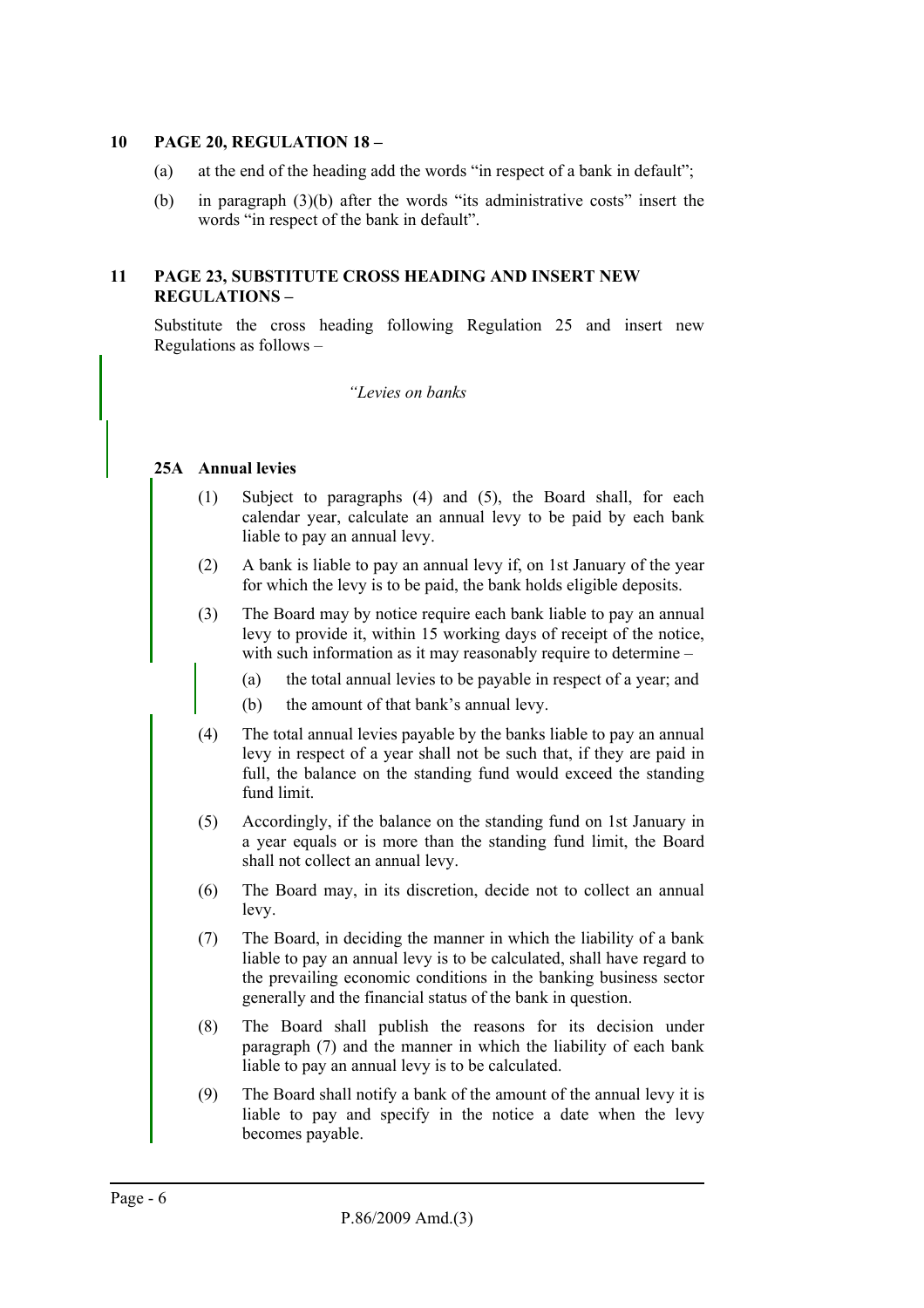- (10) A bank to which a notice has been sent under paragraph (9) must pay the annual levy within 15 working days of the date specified in the notice as the date when the amount of the levy becomes payable.
- (11) An annual levy that has become payable is a debt due to the Board and therefore can be sued for accordingly.
- (12) The standing fund limit is £20 million.
- (13) The Board may make recommendations to the Minister regarding the standing fund limit.
- (14) The Minister shall present to the States any recommendations under paragraph (13).

#### **25B Payment from standing fund into fund in respect of bank in default**

- (1) This Regulation applies if a bank becomes bankrupt and the Board has published under Regulation 16 a notice specifying the relevant date in respect of the bank.
- (2) The Board must estimate the amount that is necessary to meet
	- (a) the payment by it of compensation in respect of the bank in default; and
	- (b) its administrative costs in respect of the bank in default.
- (3) The Board must estimate the amount required to pay its general administrative costs for the 12 months following the relevant date.
- (4) For the purposes of this Regulation the net amount of the standing fund is the amount held in that fund on the relevant date net of the amount estimated under paragraph (3).
- (5) The Board must pay from the standing fund into the fund established in respect of a bank in default the amount estimated under paragraph (1) or, if the net amount of the standing fund is less than that amount, the net amount of the standing fund.
- (6) No payment is to be made under paragraph (5) where the amount held in the standing fund is equal to or less than the amount estimated under paragraph (3)."

# **12 PAGE 23, REGULATION 26 –**

In paragraph (1) delete the word "and" at the end of sub-paragraph (a) and add the word "and" and the following sub-paragraph after sub-paragraph  $(b)$  –

> "(c) the amount (if any) paid into the fund established in respect of the bank is, in accordance with Regulation 25B(5), less than the amount estimated under Regulation 25B(2)."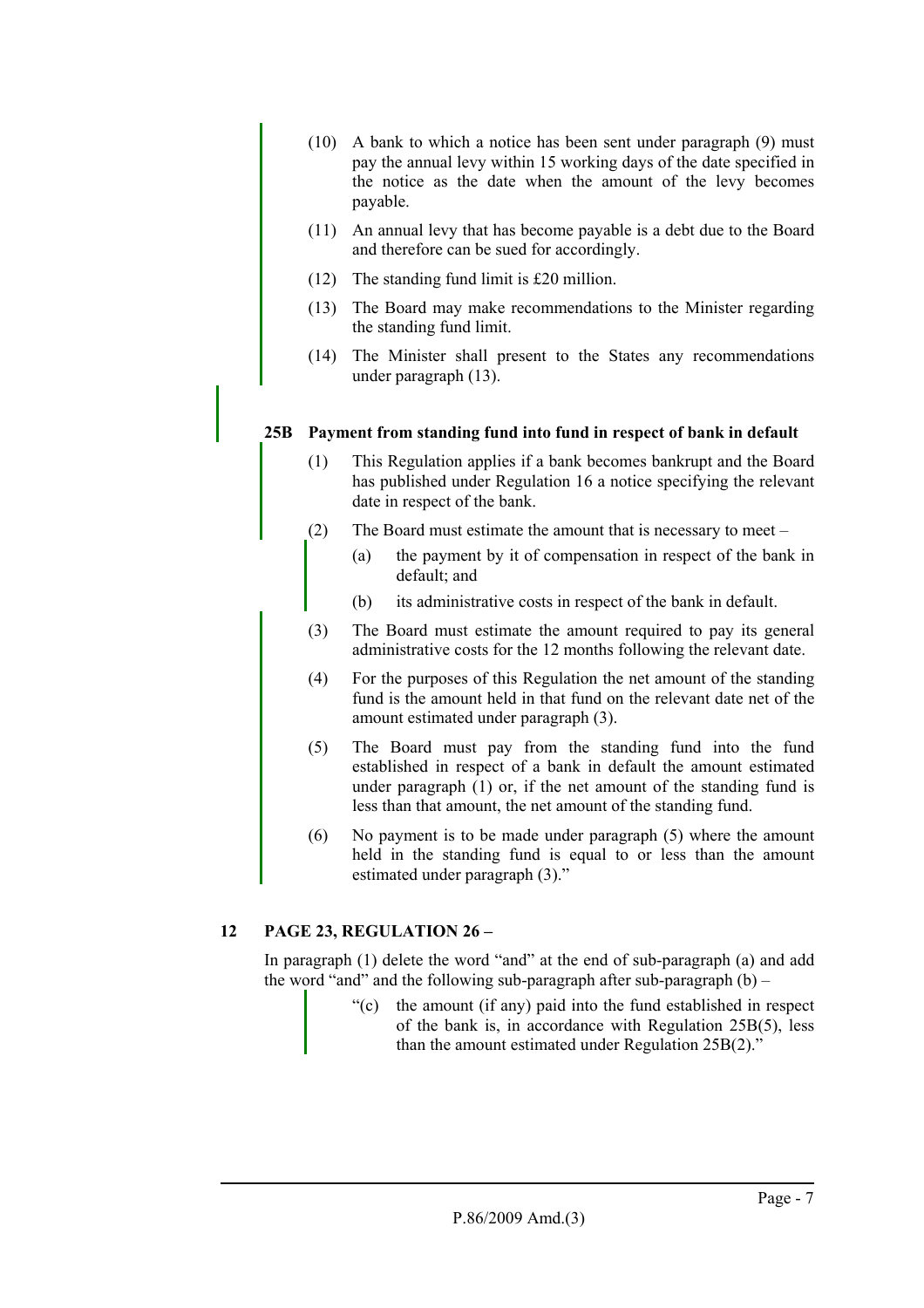#### **13 PAGE 24, REGULATION 27 –**

- (a) after the words "such amount as the Board estimates will be necessary" insert the words ", in addition to the amount (if any) paid into the fund established in respect of the bank in default from the standing fund,";
- (b) at the end of paragraph (b) add the words "in respect of the bank in default".

### **14 PAGE 24, REGULATION 29 –**

For Regulation 29 substitute the following Regulation –

#### **"29 Limitation on amount the Board may expend in respect of bank in default**

The maximum amount that the Board may expend, in respect of a bank in default, by way of compensation and to meet the Board's administrative costs in respect of the bank in default, is £65 million."

#### **15 PAGE 24, REGULATION 30 –**

- (a) in paragraph (2) for the words "in respect of one or more banks in default in respect of a period of 5 years is" substitute the words "in respect of a bank in default is";
- (b) delete paragraphs  $(4)$  and  $(5)$ ;
- (c) at the end add the following paragraph
	- "(-) In this Regulation 'levy' includes
		- (a) in paragraph (1), so much of the annual levies (if any) that the bank required to pay a levy has paid and which, in accordance with Regulation 25B(5), have been paid from the standing fund into the fund in respect of the bank in default;
		- (b) in paragraphs (2) and (3), any annual levy that a bank may be required to pay in respect of a calendar year, or part of a calendar year, falling within the period to which the paragraph refers."

#### **16 PAGE 25, REGULATION 31 –**

- (a) in paragraph (1) after the words "This Regulation applies if, on a relevant date in respect of a bank in default," insert the words "the aggregate of the amount (if any) paid into the fund in respect of that bank under Regulation 25B(5) and";
- (b) for paragraph  $(3)(a)$  substitute the following sub-paragraph
	- "(a) the aggregate of  $-$ 
		- (i) the amount (if any) paid, under Regulation 25B(5), into the fund in respect of the bank in default, and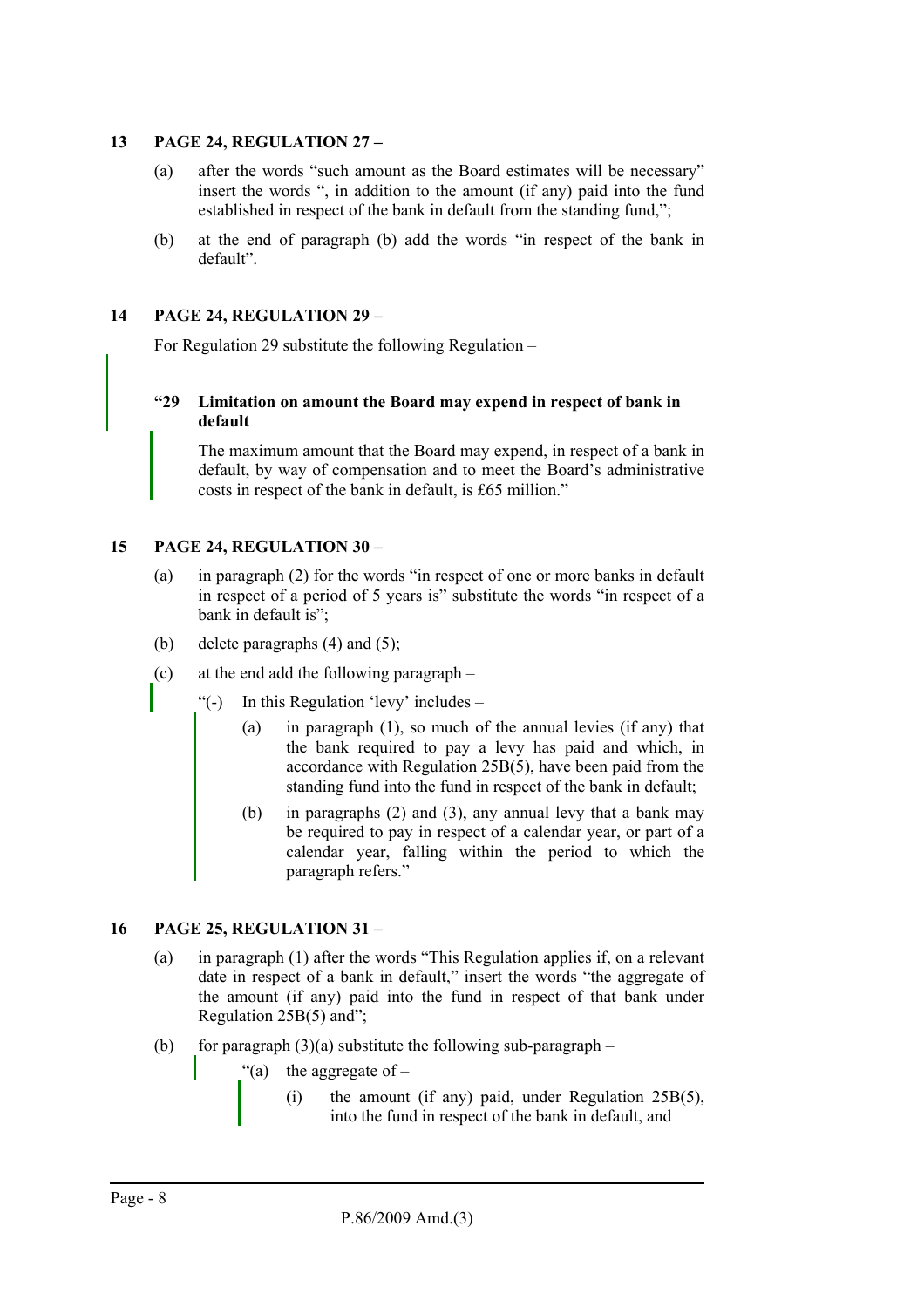(ii) the total amount that the banks liable to pay a levy are liable to pay by way of levy in respect of the bank in default; and".

*Note: if the Panel's proposals regarding the removal of the 5 year cycle were adopted, the Panel would oppose Regulation 31.* 

# **17 PAGE 26, REGULATION 32 –**

At the end of paragraph (1) add the words "in respect of a bank in default".

#### **18 PAGE 26, REGULATION 33 –**

- (a) in paragraph (1) for the words "during or after a period of 5 years," substitute the words "in respect of a bank in default,";
- (b) in paragraph (1) after the words "administrative costs" insert the words "in respect of the bank in default":
- (c) in paragraph (2) delete the words "secondly to repay any shortfall paid to the Board by the States under Regulation 31";
- (d) in paragraph (2) before the words "and finally to pay" insert the words "then to repay to the standing fund any amount paid from it in respect of the bank in default in accordance with Regulation 25B(5) (or, if repayment of that amount would cause the standing fund to exceed the standing fund limit, so much of that amount as would increase the standing fund to equal the standing fund limit)".

#### **19 PAGE 27, REGULATION 36 –**

(a) after paragraph (1) insert the following paragraphs –

- "(1A) A bank that is dissatisfied by a decision of the Board requiring the bank to pay an annual contribution to the Board's general costs may appeal to the Royal Court against the decision on the grounds that –
	- (a) the bank is not liable to pay the annual contribution; or
	- (b) the Board has miscalculated the amount of the annual contribution.
- (1B) Unless the Royal Court otherwise directs, an appeal by a bank under paragraph (1A) does not suspend the operation of a notice sent to the bank under Regulation 12A.";
- (b) after paragraph (3) insert the following paragraphs
	- "(3A) A bank that is dissatisfied by a decision of the Board requiring the bank to pay an annual levy may appeal to the Royal Court against the decision on the grounds that –
		- (a) the bank is not liable to pay the annual levy;
		- (b) the Board has miscalculated the amount of the annual levy; or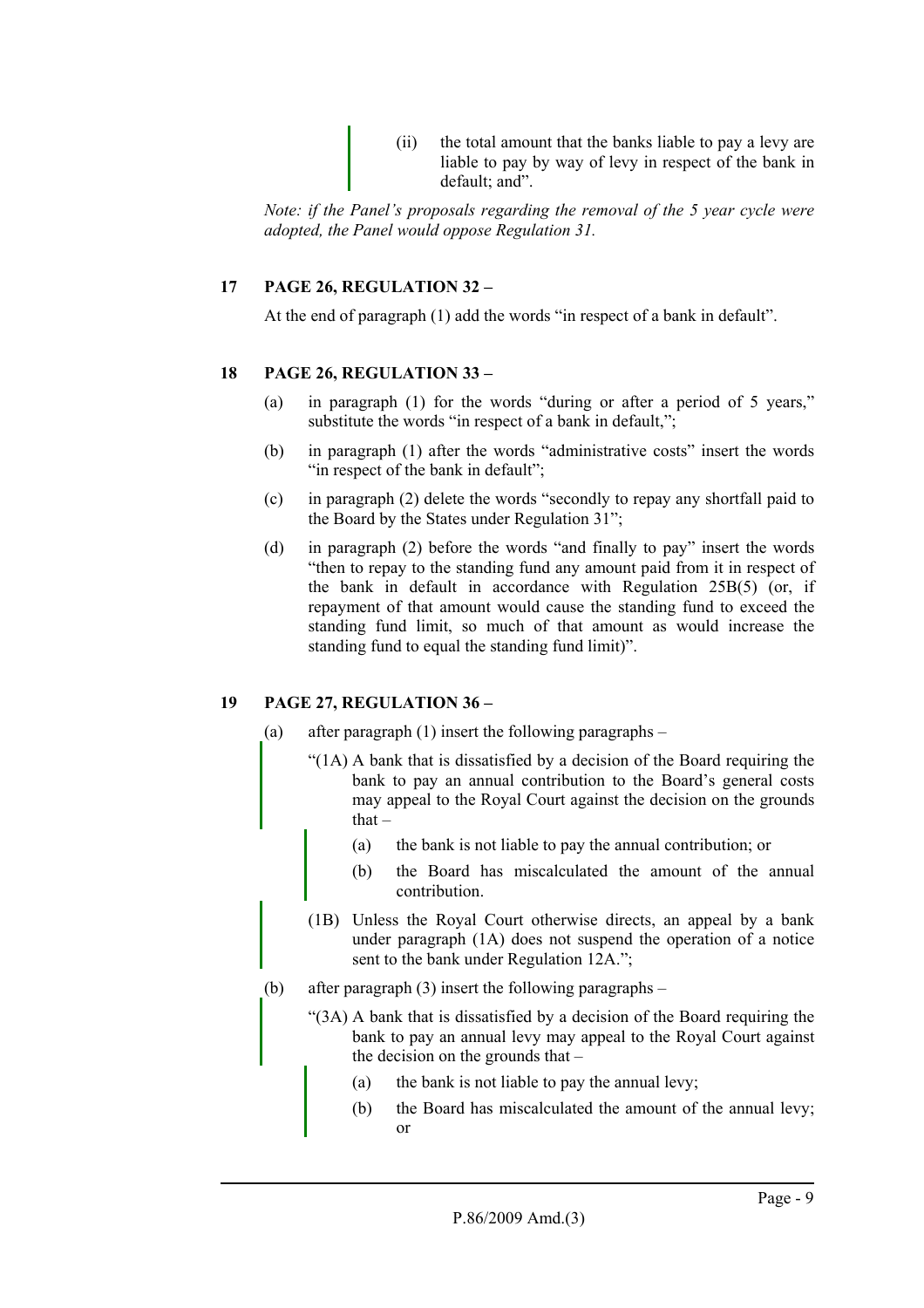- (c) the Board has miscalculated the date on which the annual levy becomes payable.
- (3B) Unless the Royal Court otherwise directs, an appeal by a bank under paragraph (3A) does not suspend the operation of a notice sent to the bank under Regulation 25A.";
- (c) delete paragraphs (4) and (5).

*In accordance with Standing Order 74(7) renumber the provisions of the Regulations and any internal cross references accordingly.* 

ECONOMIC AFFAIRS SCRUTINY PANEL